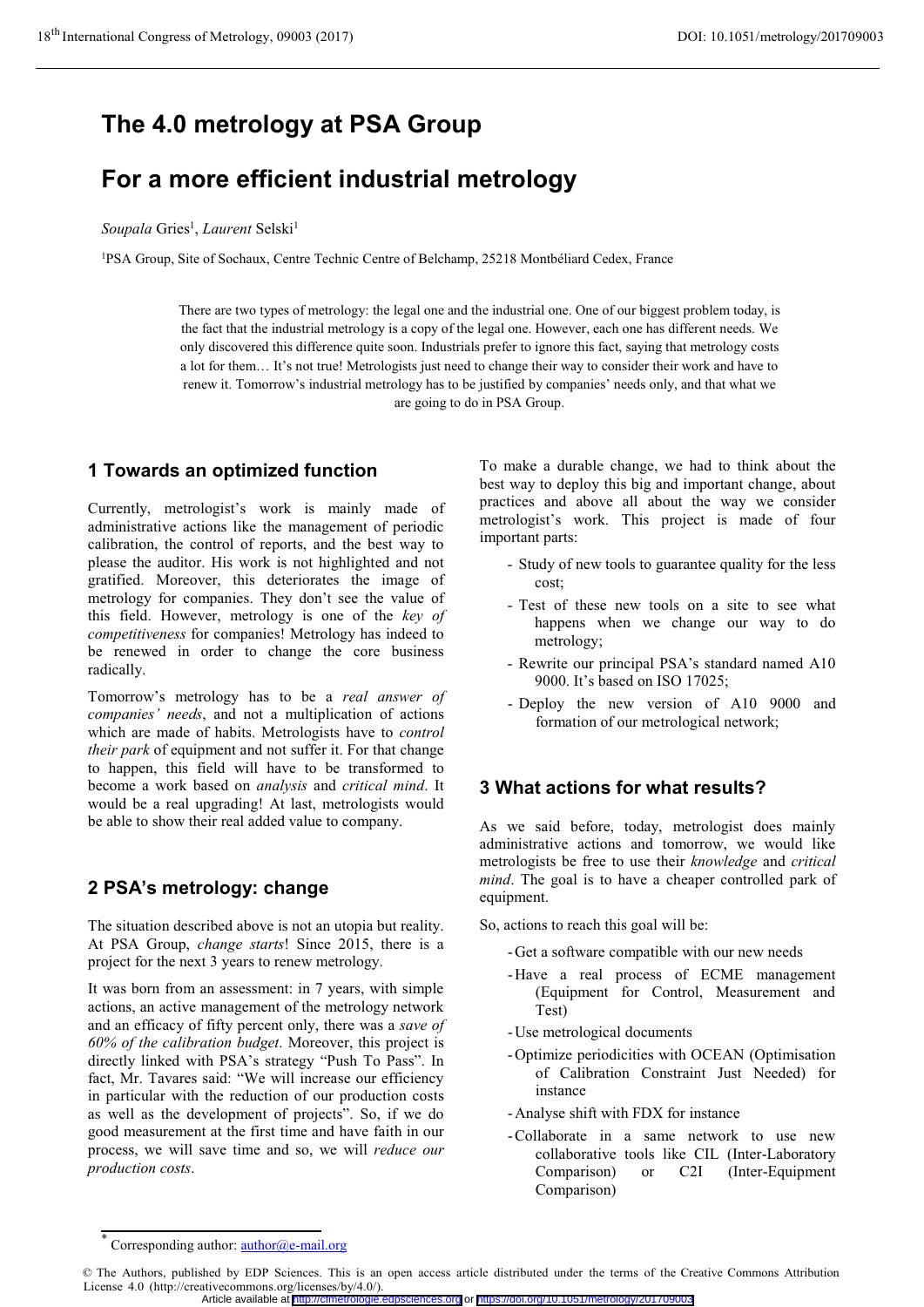- Erase waste
- Have a visual management of measurement
- Make a transition from a periodic systematic calibration to a needful calibration
- Deployment of monitoring of ECME

All these areas for improvement will allow to know and to control the park of equipment while keeping the same quality. They can even improve it! It is important to notice that it won't be more expensive, even cheaper! Why? Because we will do just what we need when we'll need it, nothing more. The rest of the time, analysis and studies will be our everyday life. To resume, tomorrow's metrology will do better and will cost less.

## **4 Replacement of the ECME management software**

The current software is used since 2002. There are two bases and it's made for Europe only. Nowadays, it becomes obsolete because of ergonomic and efficiency. We will change it in 2018 for a new software which corresponds with our new needs (links to existing informatics systems, multi languages, global management of measurement activity).

#### **5 Management of ECME process**

Processes have to be managed by a main service and to be presented with an active and permanent way. There is a *Measurement Pilot* in each site. He is not only a real contact for ECME users and owners, but also for a lot of professions, methods and maintenances. The pilot gets a description of job and has right to be trained. His mission is the key to reach the goal for change at PSA Group.

He has to make sure that each piece of equipment isn't verified yearly, but at least a piece of equipment each year in a period of 36 months for the totality.



The principal benefit is to reduce calibration cost without deteriorating the measurement quality.

## **6 Exploitation of metrological documents**

Metrological documents have to be accessible and to add a real value to the required service. Calibration reports have to contain *the modelling of calibration correction and the matched uncertainty*.



Too many times, we can read on verification reports "would fit requirements after calibration". We have all the needed tools to create this added value.

## **7 Optimisation of periodicities and analysis of shift**

PSA Group developed an application named OCEAN (Optimisation of Calibration Constraint Just Needed). It has been deployed since 2008. This application uses a known method "average FMECA » (Failure Modes, Effects and Criticality Analysis). In May 2017, 5700 studies were made on production sites on all types of equipment. Currently, we study again each piece of equipment which has an "*unsatisfying*" solution. OCEAN allows to optimise periodicities and put on monitoring if it's not already done.

Meanwhile, we use another metrological tool to optimise periodicities. We called it FDX because it is based on the X07-014 documentation.FDX allows us to compute the optimal periodicity and to estimate calibration values at any time.



The issued results must help us to see future behaviour of one piece of equipment.

OCEAN and FDX studies are a part of the ECME life sheet, as verification or calibration reports.

# **8 Inter-Equipment Comparison (C2I)**

The main interest here is to know the conformity of a batch of ECME in order to assess a global conformity of one process. From now on, we will not look only for the conformity of one piece of equipment anymore.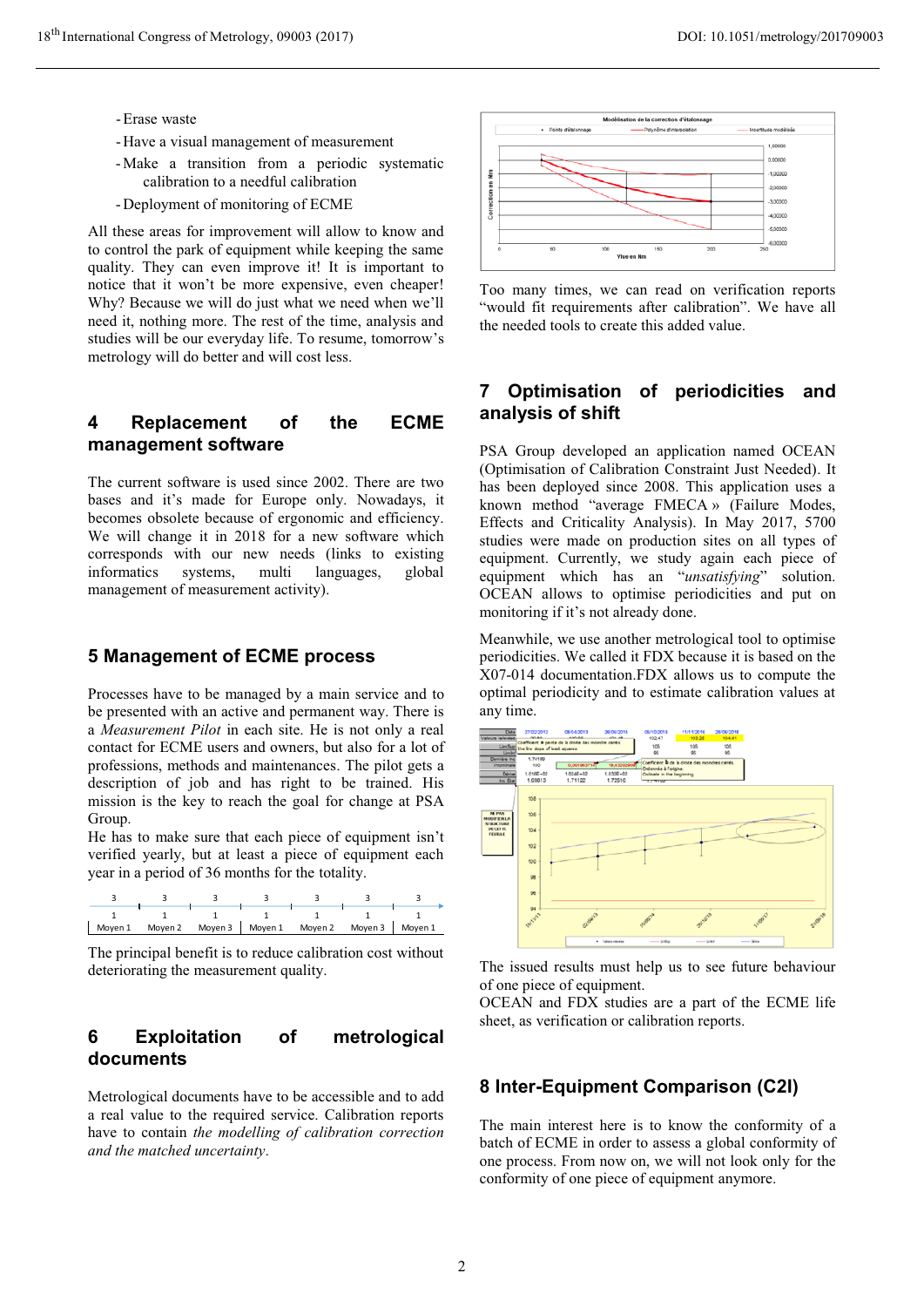

As you can see above, we calculate the Z-score on many dates thanks to the results of measurement. In that case, there are nine same ECME. One point is "out of line" if it matches with the rule:  $|z| > 3$ . This way, we can demonstrate coherence between results despite the differences.

*Crossed monitoring* is an interesting way to avoid useless calibration of one or many ECME.

In the case below, we replaced a strength sensor on a traction or compression machine. Instead of making a calibration cost, the factory would prefer to do four measurements on these three machines.



Z-score results show us the consistency between measurements, then we can conclude that the new sensor's machine is in accordance.

When a standard measurement is a part of C2I, we better calculate a standard deviation.

This important process upgrade is already used within some factories but it will become widespread in 2018 thanks to the rewriting of our reference documents.

# **9 To look for "mouda" and erase them**

Too many things in our companies are still done only by habits and not by necessity. Here, metrology can help to transform what has to be transformed. First, metrological documents *have to be analysed*, then approved and finally archived. All traditional calibration, confirmation, measurement and test reports are concerned. In the automobile business, a lot of capabilities are made to take better decisions.

PSA Group created a tool to make metrological documents reliable. It allows us to *rate* every report in

their administrative and technical parts. It is based on ISO 17025, 2005, §5.10. So, we can rate all national and international reports without being dependent on French standards, X07-011 and FD X07-012.



Thanks to this tool, evaluations of our service providers are more reliable. We currently evaluate them with our intern reference document A109000 which is based on ISO 17025. It is made of 52 points dispatched on 8 chapters:

- Quality, documents and team management
- Premises and environment
- Management and control of measurement equipment
- Measurement
- Application tests

#### **10 Check maps for ECME**

By systematically doing our periodic calibrations and verifications, we lose the metrologist's critical mind. Our goal is indeed to renew this method in order to reveal a process mistake before detecting any non conformity. In the example below, we go further. We analyse annual